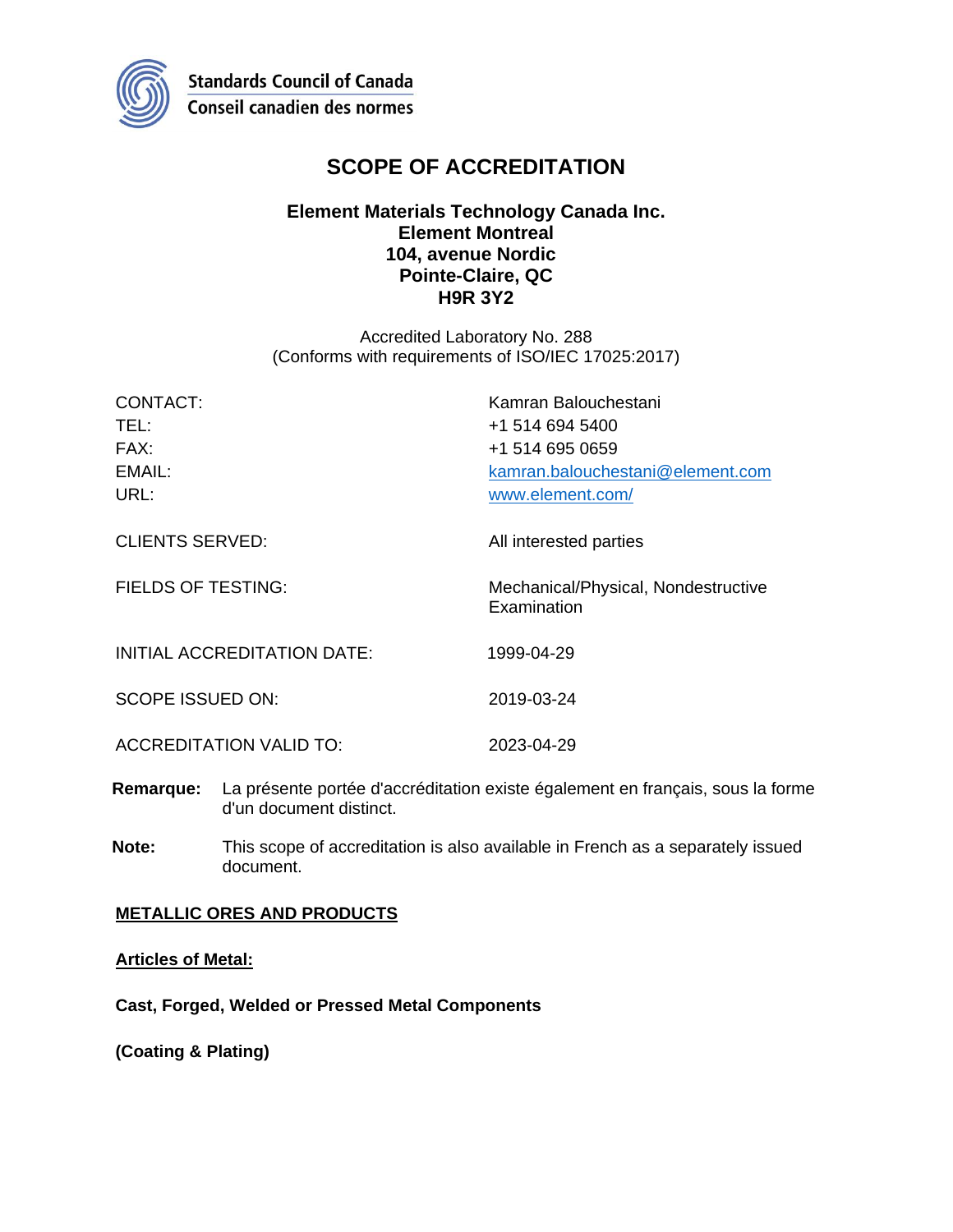

Standards Council of Canada<br>Conseil canadien des normes

| ASTM A90 & A90M   | Standard Test Method for Weight [Mass] of Coating on Iron and<br>Steel Articles with Zinc or Zinc-Alloy Coatings                                                                                                |
|-------------------|-----------------------------------------------------------------------------------------------------------------------------------------------------------------------------------------------------------------|
| ASTM B137         | Standard Test Method for Measurement of Coating Mass Per Unit<br>Area on Anodically Coated Aluminum                                                                                                             |
| ASTM B244         | Standard Test Method for Measurement of Thickness of Anodic<br>Coatings on Aluminum and of Other Nonconductive Coatings on<br>Nonmagnetic Basis Metals with Eddy-Current Instruments                            |
| ASTM D2794        | Standard test method for resistance of orfanic coatings to the<br>effects of rapid deformation (Impact)                                                                                                         |
| <b>ASTM D3359</b> | Standard Test Methods for Measuring Adhesion by Tape Test                                                                                                                                                       |
| <b>ASTM D3363</b> | Standard Test Method for Film Hardness by Pencil Test                                                                                                                                                           |
| <b>ASTM D7091</b> | Standard Practice for Nondestructive Measurement of Dry Film<br>Thickness of Nonmagnetic Coatings Applied to Ferrous Metals<br>and Nonmagnetic, Nonconductive Coatings Applied to Non-<br><b>Ferrous Metals</b> |
| ASTM D968         | Standard Test Methods for Abrasion Resistance of Organic<br><b>Coatings by Falling Abrasive</b>                                                                                                                 |
| (Corrosion)       |                                                                                                                                                                                                                 |
| ASTM A262         | Standard Practices for Detecting Susceptibility to Intergranular<br><b>Attack in Austenitic Stainless Steels</b>                                                                                                |
| ASTM B117         | Standard Practice for Operating Salt Spray (Fog) Apparatus                                                                                                                                                      |
| ASTM D1654        | Standard Test Method for Evaluation of Painted or Coated<br>Specimens Subjected to Corrosive Environments<br>Except for: Paragraphs 8.1.4 and 8.1.5                                                             |
| ASTM D610         | Test method for evaluating degree or rusting on painted steel<br>surface                                                                                                                                        |
| ASTM D714         | Standard Test Method for Evaluating Degree of Blistering of Paints                                                                                                                                              |
| ASTM G110         | Standard Practice for Evaluating Intergranular Corrosion<br>Resistance of Heat Treatable Aluminum Alloys by Immersion in<br>Sodium Chloride + Hydrogen Peroxide Solution                                        |
| <b>ASTM G48</b>   | Standard Test Methods for Pitting and Crevice Corrosion                                                                                                                                                         |

## **(Mechanical)**

| AREMA Chapter 30, Part 4 Concrete Ties | Only for: Section 4.9 (Monoblock Ties)                       |
|----------------------------------------|--------------------------------------------------------------|
| AREMA Chapter 4 Part 2                 | <b>Specifications for Steel Rail</b><br>Only for: Dimensions |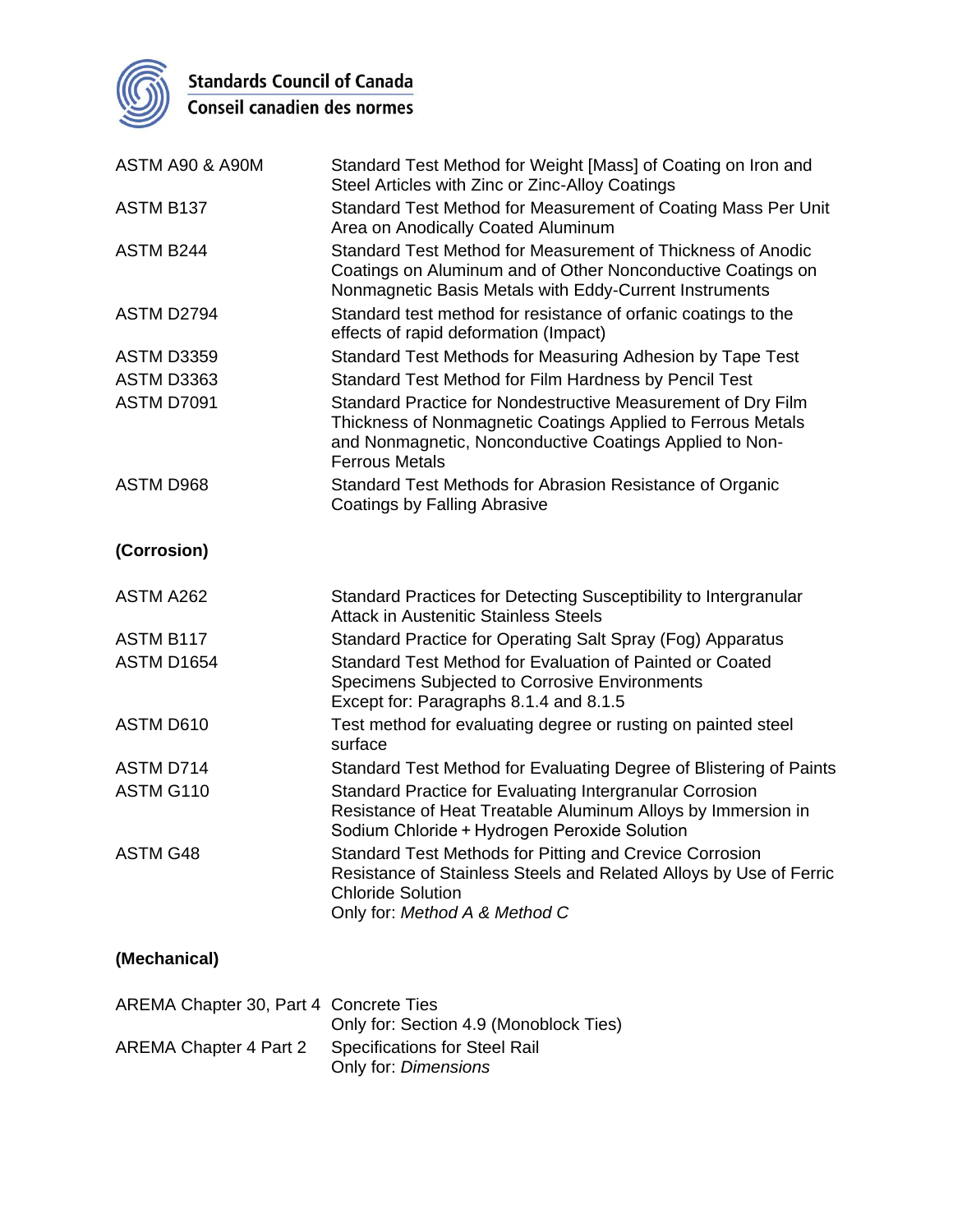

**Standards Council of Canada**<br>Conseil canadien des normes

| ASTM A370              | Standard Test Methods and Definitions for Mechanical Testing of<br>Steel Products; Tensile, Steel Bars, Tube: Free and Guided Bend.<br><b>Steel Fasteners.</b>                                                                                      |
|------------------------|-----------------------------------------------------------------------------------------------------------------------------------------------------------------------------------------------------------------------------------------------------|
|                        | Only for: Sections 5 to 14 and 19 to 28 and appendices 1 and A2,<br>except for A2.3 and appendices A3 and 9                                                                                                                                         |
| <b>ASTM A48</b>        | <b>Standard Specification for Gray Iron Castings</b><br>Only for: Sections 12, 13 et 14                                                                                                                                                             |
| <b>ASTM B557/B557M</b> | Standard Test Methods of Tension Testing Wrought and Cast<br>Aluminum- and Magnesium-Alloy Products                                                                                                                                                 |
| ASTM D522              | Standard Test Methods for Manderl Bend Test of Attached<br><b>Organic Coatings</b>                                                                                                                                                                  |
| <b>ASTM E10</b>        | Standard Test Method for Brinell Hardness of Metallic Materials                                                                                                                                                                                     |
| ASTM E208              | Standard Test Method for Conducting Drop-Weight Test to<br>Determine Nil-Ductility Transition Temperature of Ferritic Steels<br>Only for: P2 and P3 specimens                                                                                       |
| <b>ASTM E23</b>        | Standard Test Methods for Notched Bar Impact Testing of Metallic<br><b>Materials</b>                                                                                                                                                                |
| ASTM E290              | Standard Test Methods for Bend Testing of Material for Ductility                                                                                                                                                                                    |
| ASTM E384              | Standard Test Method for Knoop and Vickers Hardness of<br><b>Materials</b><br><b>Except for: Knoop Hardness</b>                                                                                                                                     |
| <b>ASTM E8/E8M</b>     | Standard Test Methods for Tension Testing of Metallic Materials                                                                                                                                                                                     |
| <b>ASTM E92</b>        | Standard Test Methods for Vickers Hardness and Knoop<br><b>Hardness of Metallic Materials</b><br>Except for: Knoop Hardness                                                                                                                         |
| ASTM F519              | Standard Test Method for Mechanical Hydrogen Embrittlement<br>Evaluation of Plating/Coating Processes and Service<br>Environments<br>Only for: Sections 6, 10 and 11                                                                                |
| <b>ASTM F606/F606M</b> | Standard Test Methods for Determining the Mechanical Properties<br>of Externally and Internally Threaded Fasteners, Washers, Direct<br>Tension Indicators, and Rivets<br>Except for: Sections 4 and 7                                               |
| CN12-16                | CN Specifications for the Manufacture of Steel<br>Only for: Sections 8.0 (excluding 8.1 and 8.4), 13.0, 19.0<br>(excluding 19.6, 19.7 and 19.10), 20.0, 21.0 (excluding 21.3 and<br>21.4), 22.0 (excluding 22.6 and 22.7) and 23.0 (excluding 23.5) |
| <b>SAE J429</b>        | Mechanical and Material Requirements for externally Threaded<br><b>Fasteners</b>                                                                                                                                                                    |
| (Metallography)        |                                                                                                                                                                                                                                                     |
| ASTM A247              | Standard Test Method for Evaluating the Microstructure of<br>Graphite in Iron Castings                                                                                                                                                              |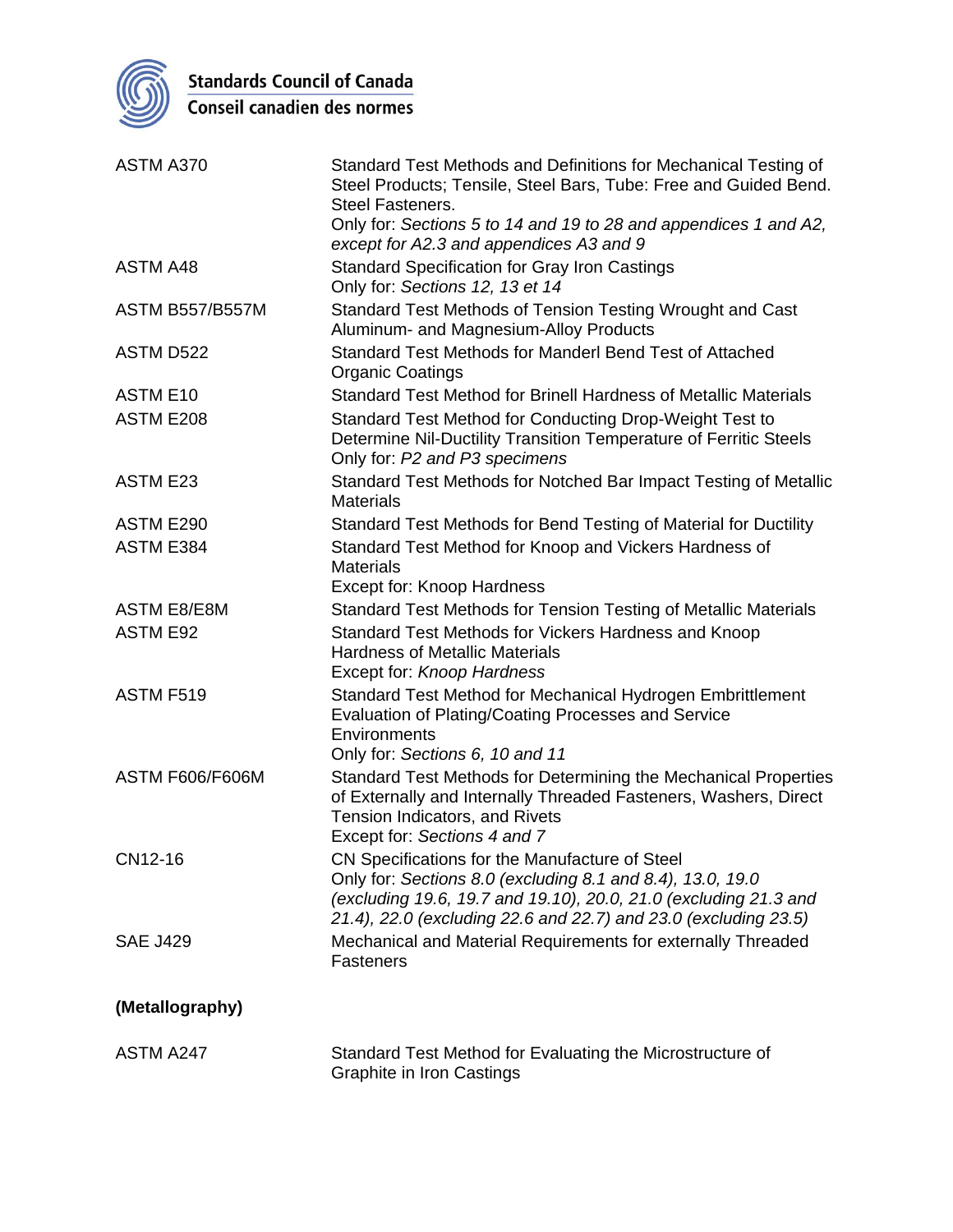

**Standards Council of Canada**<br>Conseil canadien des normes

| ASTM B487         | Standard Test Methods for Measurement of Metal and Oxide<br>Coating Thickness by Microscopical Examination of a Cross<br>Section            |
|-------------------|---------------------------------------------------------------------------------------------------------------------------------------------|
| <b>ASTM E1077</b> | Standard Test Method for Estimating the Depth of Decarburization<br>of Steel Specimens<br>Except for: Section 7.5 Chemical Analysis Methods |
| ASTM E112         | Standard Test Method for Determining the Average Grain Size<br>(McQuaid Ehn Test)<br>Except for: Paragraph 11                               |
| <b>ASTM E18</b>   | Standard Test Method for Rockwell Hardness and Rockwell<br>Superficial Hardness of Metallic Materials                                       |
| <b>ASTM E3</b>    | Standard Test Methods of Preparation of Metallographic<br>Specimens                                                                         |
| ASTM E340         | Standard Test Methods for Macroetching Metals and Alloys                                                                                    |
| ASTM E381         | Standard Method of Macroetch Testing Steel Bars, Billets, Blooms<br>and Forgings                                                            |
| ASTM E407         | Standard Test Methods for Microetching Metals and Alloys                                                                                    |
| ASTM E562         | Standard Test Method for Determining Volume Fraction by<br><b>Systematic Manual Point Count</b>                                             |
| <b>ASTM F2111</b> | Practice for measuring intergranular attack or end grain pitting<br>metal caused by aircraft chemical process<br>Except for: 6, 7.1 and 7.3 |
| <b>SAE J423</b>   | Methods of Measuring Case Depth                                                                                                             |

## **(Weld Properties: ASME Boiler and Pressure Vessel Code - Sections II, III, VIII and IX Section)**

| <b>ASME IX (QB-150)</b> | <b>Brazing General Requirements - Tension Tests</b>                              |
|-------------------------|----------------------------------------------------------------------------------|
| <b>ASME IX (QB-160)</b> | <b>Brazing General Requirements - Guided Bend Tests</b>                          |
| <b>ASME IX (QB-170)</b> | <b>Brazing General Requirements - Peel Tests</b>                                 |
| <b>ASME IX (QB-180)</b> | Brazing General Requirements - Sectioning Test and<br><b>Workmanship Coupons</b> |
| <b>ASME IX (QW-150)</b> | <b>Welding General Requirements - Tension Tests</b>                              |
| <b>ASME IX (QW-160)</b> | <b>Welding General Requirements - Guided Bend Tests</b>                          |
| <b>ASME IX (QW-170)</b> | <b>Welding General Requirements - Notch Toughness Tests</b>                      |
| <b>ASME IX (QW-180)</b> | <b>Welding General Requirements - Fillet Weld Tests</b>                          |
| <b>ASTM EI90</b>        | Standard Test Method for Guided Bend Test for Ductility of Welds                 |
| <b>AWS D1.1</b>         | <b>Welding Procedures of Steel Structural</b>                                    |
|                         | Only for: Section 3 part B and Section 4 part B                                  |
| <b>AWS D1.2</b>         | <b>Welding Procedures of Aluminum Structure</b>                                  |
| <b>AWS D17.1</b>        | Specification for Fusion Welding for Aerospace Application                       |
|                         | Only for: sections 5.3.8 and 7, except 7.4                                       |
| CSA-W47.1               | <b>Welding Procedures of Steel Structures</b>                                    |
|                         | Only for: Sections 9.9 to 11.9.5                                                 |